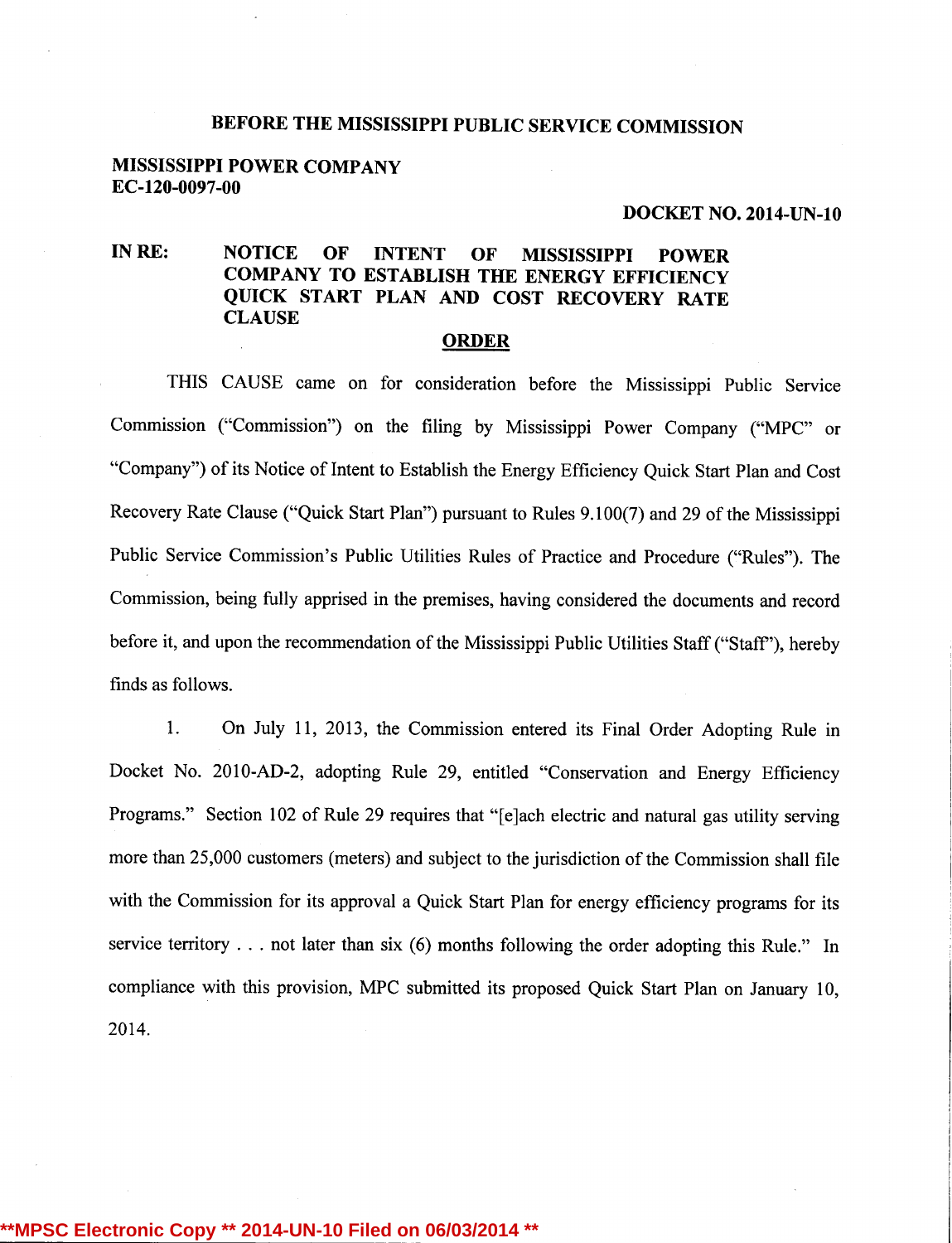2. After the Final Order Adopting Rule was issued, MPC selected CleaResult and OPower to develop and administer MPC's Quick Start Plan. Each of these companies has administered successful energy efficiency programs in over 20 states. The Company intends to select an independent evaluator to perform Evaluation, Measurement, and Verification (EM&V) after the programs are in place to help monitor and evaluate the overall success of the programs.

3. MPC's Quick Start Plan offers energy efficiency programs for each of MPC's customer classes and is otherwise compliant with Rule 29. The programs cover the period from mid-2014 (or upon Commission approval) through 2016. The portfolio is based on best practices and proven approaches in other jurisdictions. The programs build infrastructure necessary to support potential future comprehensive programs, and explicitly address the needs of all customer classes, including low-income customers. Each of the programs involves customer incentives to spur participation and contributes to the larger Rule 29 objectives of increased energy and demand savings, customer cost savings, and economic development in Mississippi. The cumulative budget for all programs through 2016 is \$9,462,800.

- 4. The programs in MPC's Quick Start Plan include:
	- MPC Neighborhood Efficiency. This program is an extension and enhancement of the pilot program filed September 5, 2013, to educate and promote energy efficiency to income-qualified customers. MPC plans to audit 100 homes per month and provide efficient lighting, insulation upgrades, HVAC tune-ups, and duct sealing.
	- **MPC School Kits and Energy Education.** MPC intends to target  $4<sup>th</sup>$  and  $5<sup>th</sup>$ grade students to educate on the benefits of energy conservation. Students will receive a kit of items to install at home.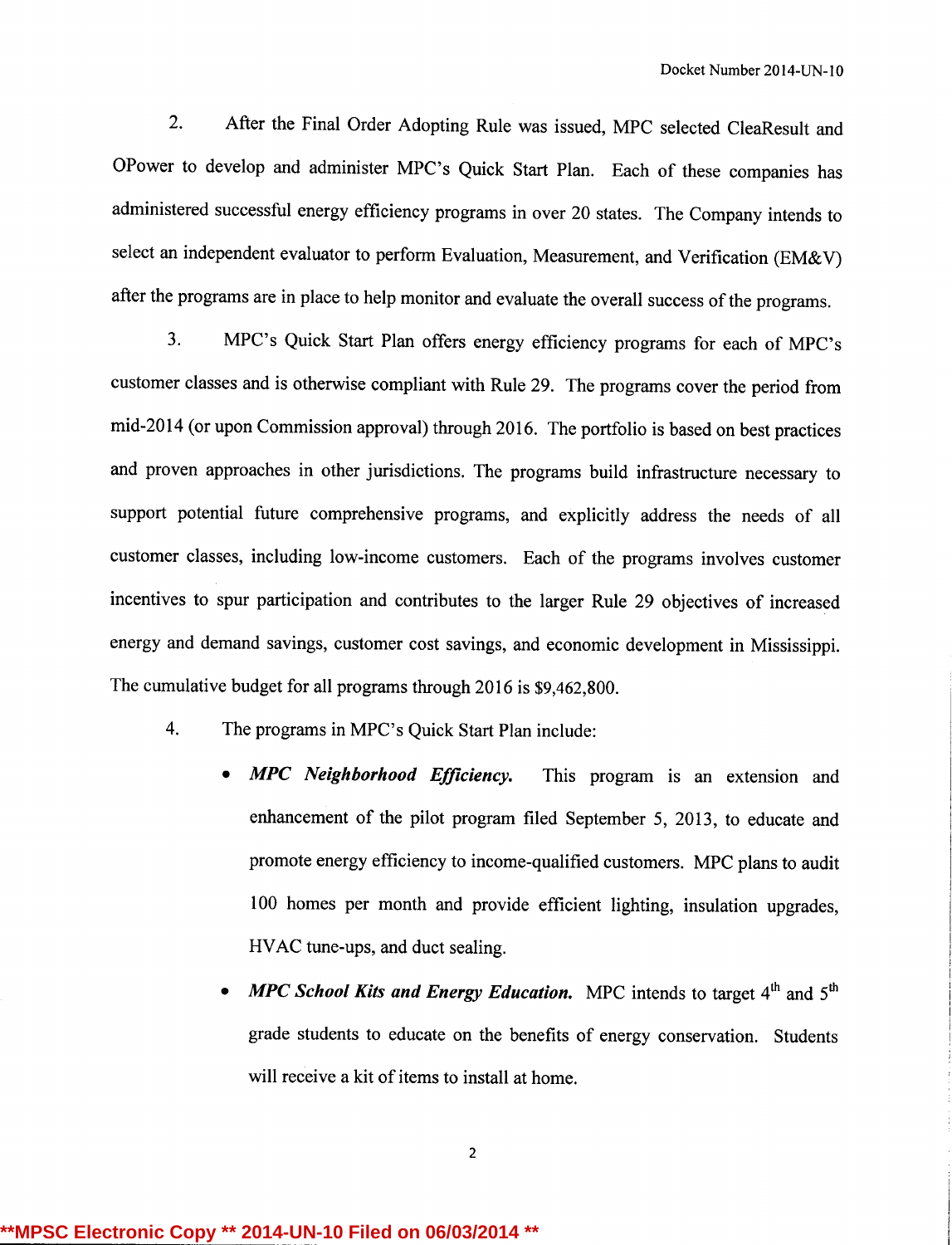- **Residential Energy Audit and Direct Install.** This program will increase energy awareness by offering home energy assessments to MPC's residential customers which will help homeowners analyze their energy use, identify energy efficiency improvement projects, and install low-cost, energy saving measures in the residence.
- Residential and Commercial Air Conditioning Tune-up and Replacement. This program will achieve energy and demand savings by offering incentives toward digital high performance tune-ups and HVAC unit replacements.
- Small Business Direct Install and Incentive. This program will educate and provide direct-installed efficiency measures and incentives to business customers that fall under a 100kW peak demand threshold.
- Large Commercial and Industrial Prescriptive and Custom. This program will provide facility walkthroughs and incentives toward a suite of energy efficiency measures, allowing for simple approaches to customers with peak demand in excess of 100kW.
- **Behavioral Analysis.** This program is designed to bridge the customer engagement gap, providing MPC customers with the tools to understand how they can become better managers of their energy usage.
- MPC Residential and Business Lighting. This program will provide compact fluorescent light (CFL) bulbs and light emitting diode (LED) bulbs to residential and business customers through MPC bill payment offices as well as various community events throughout the MPC service territory.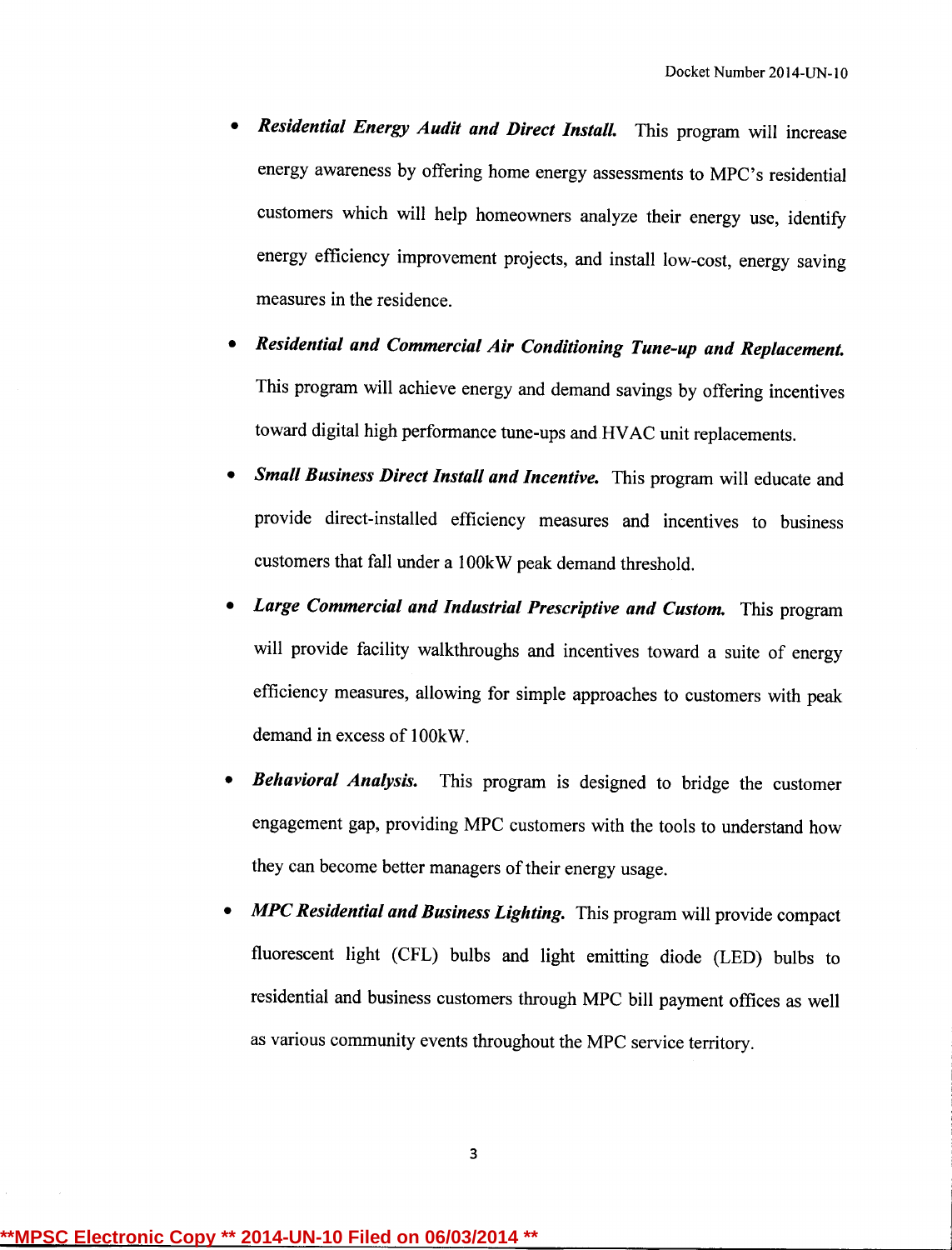| <b>Quick Start Portfolio Budget</b>                    | 2014        | 2015        | 2016        |
|--------------------------------------------------------|-------------|-------------|-------------|
| Residential Energy Audit & Direct Install              | \$87,000    | \$332,000   | \$332,000   |
| Residential & Commercial HVAC Tune-Up &<br>Replacement | \$123,000   | \$335,000   | \$335,000   |
| Small Business Direct Install & Incentive              | \$92,000    | \$521,000   | \$521,000   |
| Large Commercial & Industrial Prescriptive &<br>Custom | \$159,000   | \$847,000   | \$847,000   |
| MPC Neighborhood Efficiency                            | \$297,000   | \$446,000   | \$446,000   |
| MPC School Kits & Energy Education                     | \$92,000    | \$185,000   | \$185,000   |
| <b>Behavioral Analysis</b>                             | \$264,000   | \$255,000   | \$253,000   |
| MPC Residential and Business Lighting                  | \$18,000    | \$50,000    | \$50,000    |
| <b>Administrative Costs</b>                            | \$167,100   | \$438,150   | \$437,850   |
| EM&V                                                   | \$55,700    | \$146,050   | \$145,950   |
| Marketing & Advertising                                | \$200,000   | \$400,000   | \$400,000   |
| <b>Total Quick Start Budget</b>                        | \$1,554,800 | \$3,955,200 | \$3,952,800 |

4

5. The budgets for the above programs are shown below: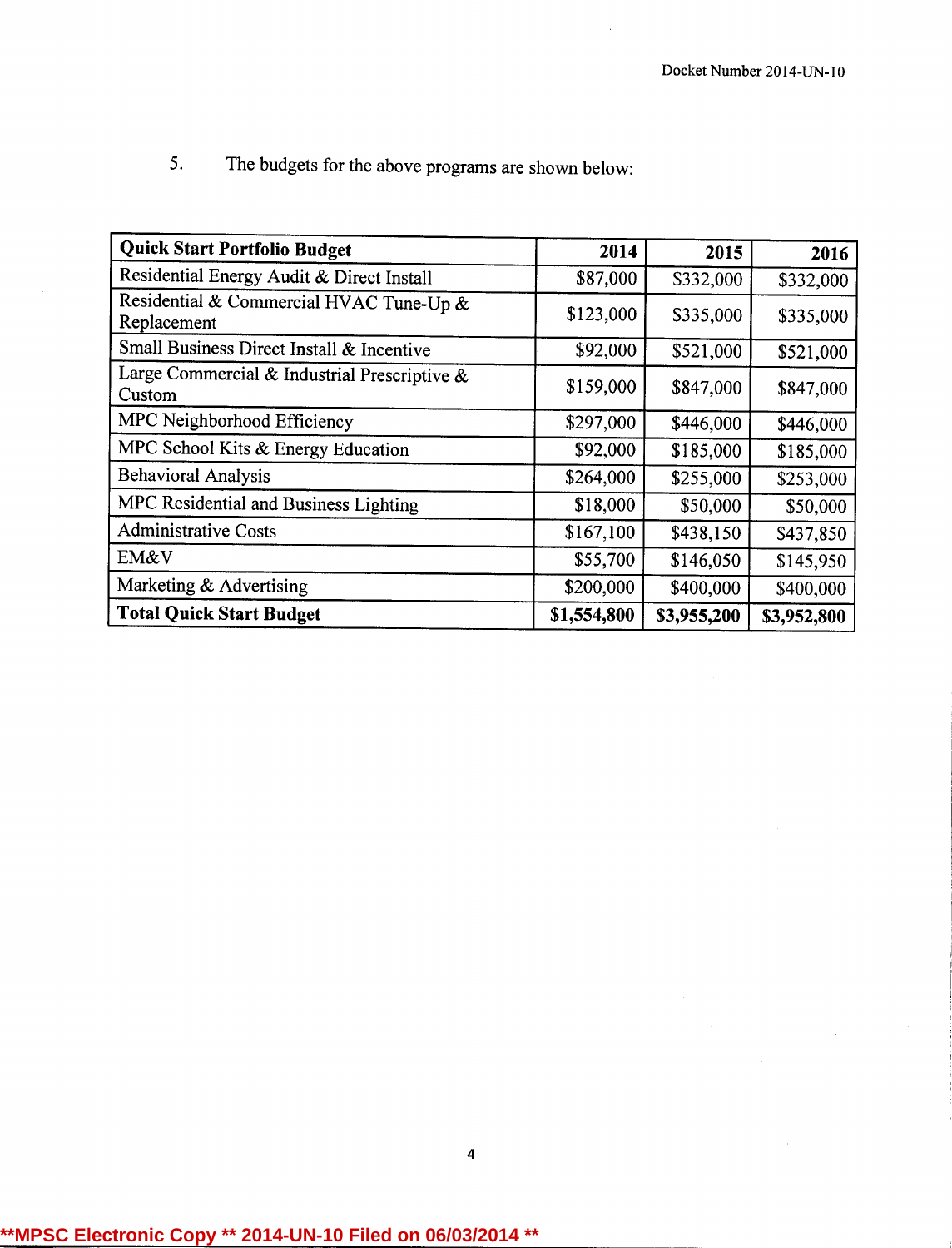|                                                                           | <b>Residential</b> | <b>Residential -</b><br><b>Low Income</b> | <b>Commercial</b> | <b>Industrial</b> |
|---------------------------------------------------------------------------|--------------------|-------------------------------------------|-------------------|-------------------|
| Residential Energy Audit and<br>Direct Install                            | X                  | X                                         |                   |                   |
| Residential and Commercial<br>Air Conditioning Tune-Up<br>and Replacement | X                  |                                           | X                 |                   |
| <b>Small Business Direct Install</b><br>& Incentive Program               |                    |                                           | X                 |                   |
| Large Commercial and<br><b>Industrial Prescriptive and</b><br>Custom      |                    |                                           | X                 | X                 |
| <b>Behavioral Analysis</b>                                                | X                  |                                           |                   |                   |
| MPC Neighborhood<br>Efficiency                                            | $\mathbf x$        | X                                         |                   |                   |
| MPC Residential and<br><b>Business Lighting Program</b>                   | $\mathbf{X}$       |                                           | X                 |                   |
| MPC School Kits and Energy<br>Education                                   | X                  |                                           |                   |                   |

# 6. These programs are expected to address MPC's customer classes as follows:

# 7. The estimated energy savings are:

| <b>Quick Start Portfolio Projected Savings</b>         | 2014      | 2015       | 2016       |
|--------------------------------------------------------|-----------|------------|------------|
| Residential Energy Audit & Direct Install              | 174,107   | 677,075    | 677,075    |
| Residential & Commercial HVAC Tune-Up &<br>Replacement | 227,377   | 680,390    | 680,390    |
| Small Business Direct Install & Incentive              | 487,320   | 3,321,110  | 3,321,110  |
| Large Commercial & Industrial Prescriptive & Custom    | 1,120,364 | 6,779,061  | 6,779,061  |
| MPC Neighborhood Efficiency                            | 1,512,424 | 2,268,636  | 2,268,636  |
| MPC School Kits & Energy Education                     | 371,350   | 742,699    | 742,699    |
| <b>Behavioral Analysis</b>                             | 469,329   | 3,500,413  | 912,258    |
| MPC Residential and Business Lighting                  | 325,003   | 928,580    | 928,580    |
| <b>TOTAL KWh Savings</b>                               | 4,687,274 | 18,897,964 | 16,309,809 |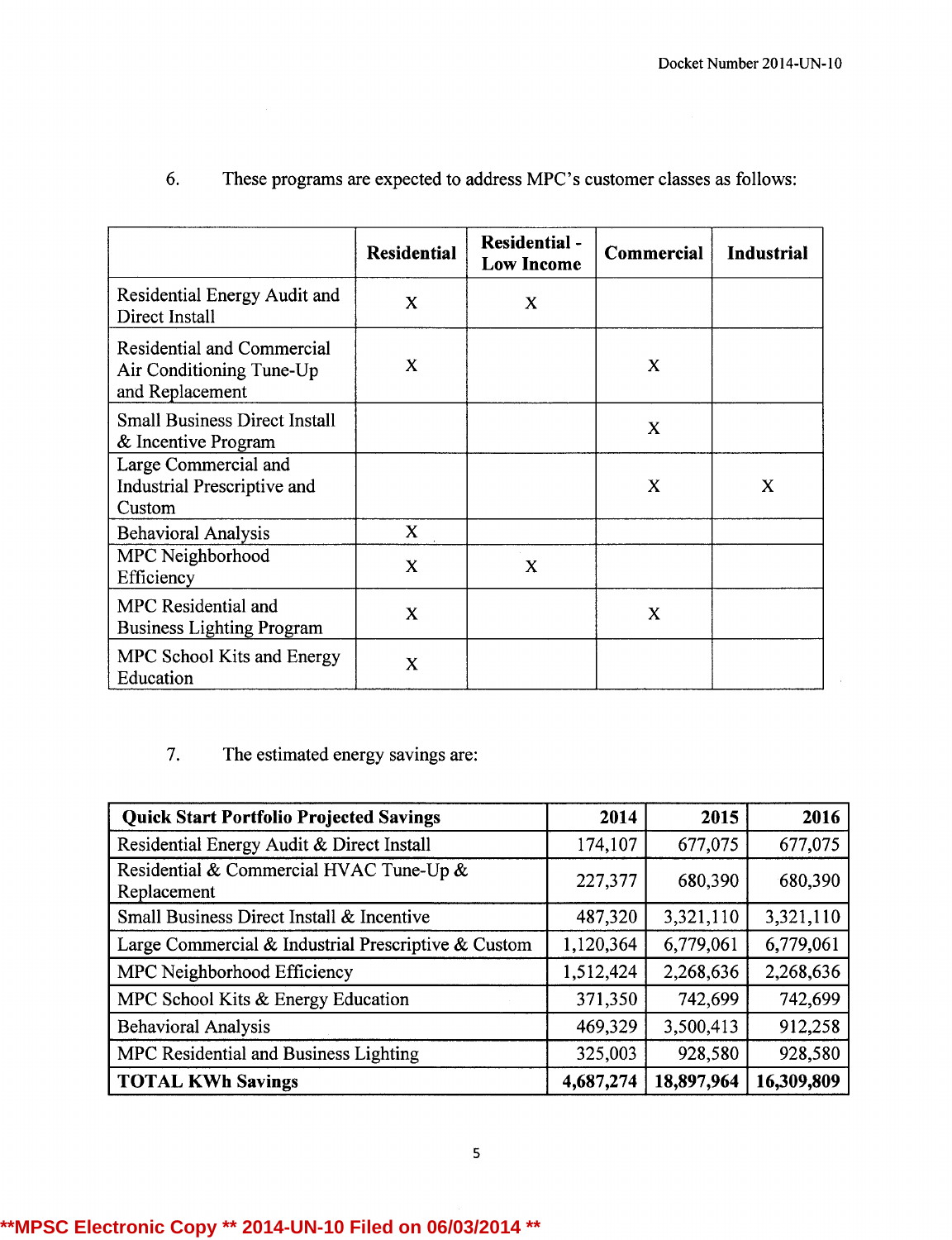8. MPC now seeks Commission approval of its Quick Start Energy Efficiency Program Plan and of MPC's recovery of costs associated with the Plan's implementation. Section 106 of the Commission's July  $11<sup>th</sup>$  Order in Docket 2010-AD-2 indicates that a utility may request recovery of costs from approved program budgets.

9. Pursuant to Rule 29, the Commission intends to establish specific numerical energy savings targets expressed as percentages of energy sales based on the experience of Quick Start and other relevant information. Thus, any request made by the Company to earn a return on energy efficiency investments through a performance-incentive mechanism during the Quick Start phase shall be deferred until the Comprehensive Portfolio Plan phase, so that energy savings targets may be established in advance of the approval of such performance-incentive mechanisms.

10. The Company may, in accordance with Rule 29, shift funds among the various programs within its Quick Start Plan as needed to meet changing conditions, such as addressing oversubscriptions and avoiding stop-start funding. The Commission will review spending at the time of the Annual Report to ensure that shifts in spending have not eliminated benefits for a given customer class or otherwise compromised the Company's overall portfolio compliance.

11. In an effort to address the reporting requirements of Rule 29 and this Order in a uniform manner among utilities, the Commission has established recommended formats for the Company's implementation of the Commission's findings in this Docket. See Attachment A, Energy Efficiency Cost Recovery (EECR) Rider Example; Attachment B, Energy Efficiency Cost Recovery (EECR) Factor Calculation Example; and Attachment C, Lost Contribution to Fixed Costs (LCFC) Calculation Example. While the Company may deviate from the suggested formats, any compliance cost recovery filing must address all of the provisions in the examples

6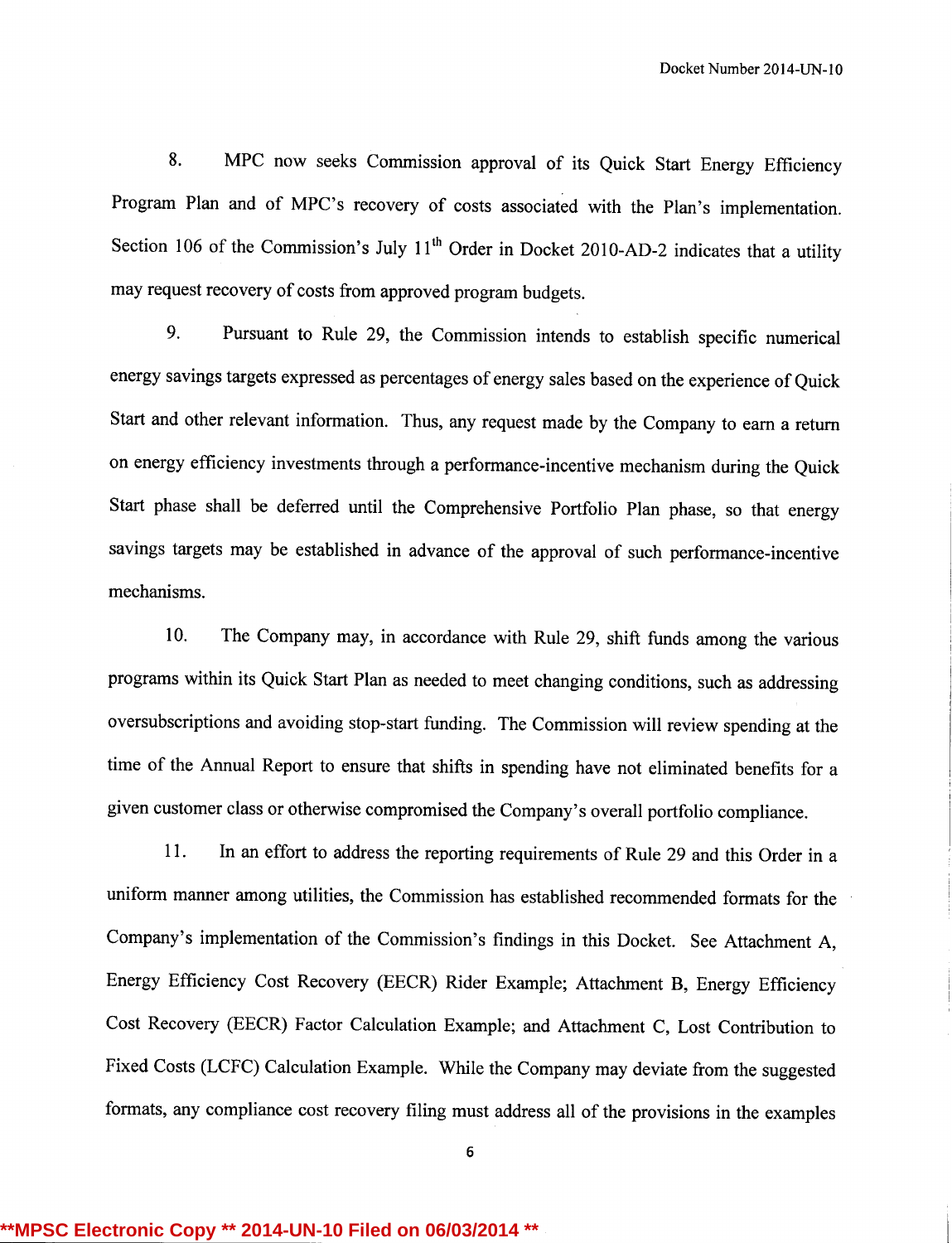provided in Attachments A, B and C of this Order. Note that carrying costs should not be calculated on the under- and over-recoveries in the EECR calculation during Quick Start.

12. Based upon the Company's filing and the recommendation of the Staff, the Commission finds that MPC's Quick Start Plan complies with the requirements of Rule 29 of the Commission's Rules of Practice and Procedure and should be approved.

IT IS, THEREFORE, ORDERED by this Commission that MPC's proposed Quick Start Plan is approved as described in MPC's Notice and as set out herein, and MPC shall begin the implementation process of the programs described in its Quick Start Plan following the entry of this Order. Rule 29 provides for the recovery of costs associated with implementing the plan, but MPC's request for rate recovery is deferred for a future order following compliance filing.

IT IS, FURTHER, ORDERED that, within thirty (30) days of the entry of this Order approving MPC's Quick Start Plan, the Company shall submit re-determined Energy Efficiency Cost Adjustment Factors to the Public Utilities Staff. This compliance filing shall be calculated in accordance with all of the provisions set forth in Attachments A, B and C of this Order.

This Order shall be deemed issued on the day it is served upon the parties herein by the Executive Secretary of this Commission who shall note the service date in the file of this Docket.

Chairman Lynn Posey voted  $\mathcal{L}$ ; Vice Chairman R. Stephen Renfroe voted  $\mathcal{A}$ ge ; Commissioner Brandon Presley voted  $\mathcal{A}$ 

7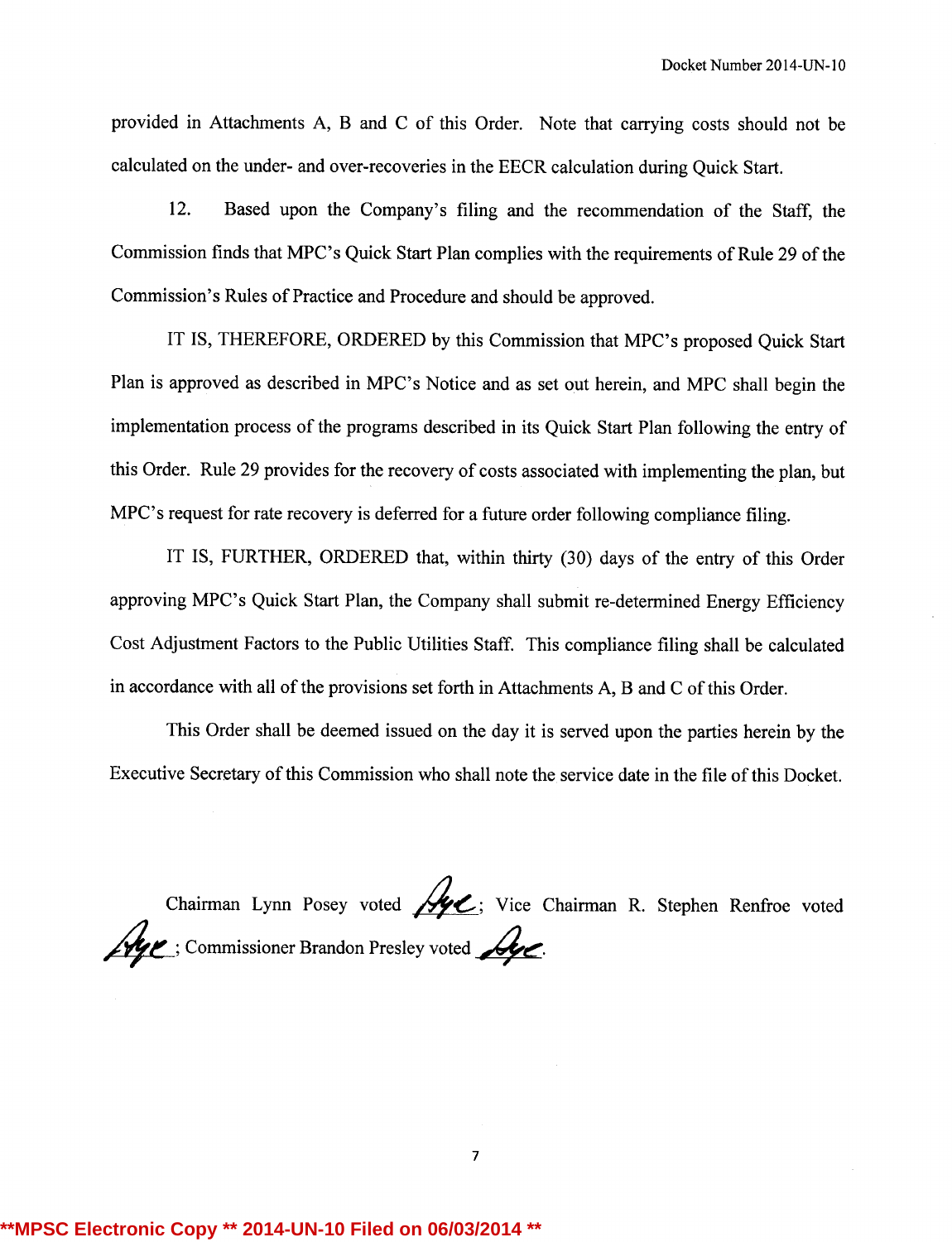SO ORDERED by the Commission on this the  $\frac{3}{4}$  day of June, 2014.

## MISSISSIPPI PUBLIC SERVICE COMMISSION

Lynn Posey, Chairman



R. Stephen Renfroe, Vice Chairman

and on Presley, Commissioner

ATTEST: A True Copy <del>Brian</del> av, Executive Secre

Effective this the  $\frac{9}{2}$  day of  $\frac{\int \mathcal{U}d\mathcal{U}}{\int \mathcal{U}d\mathcal{U}}$  2014.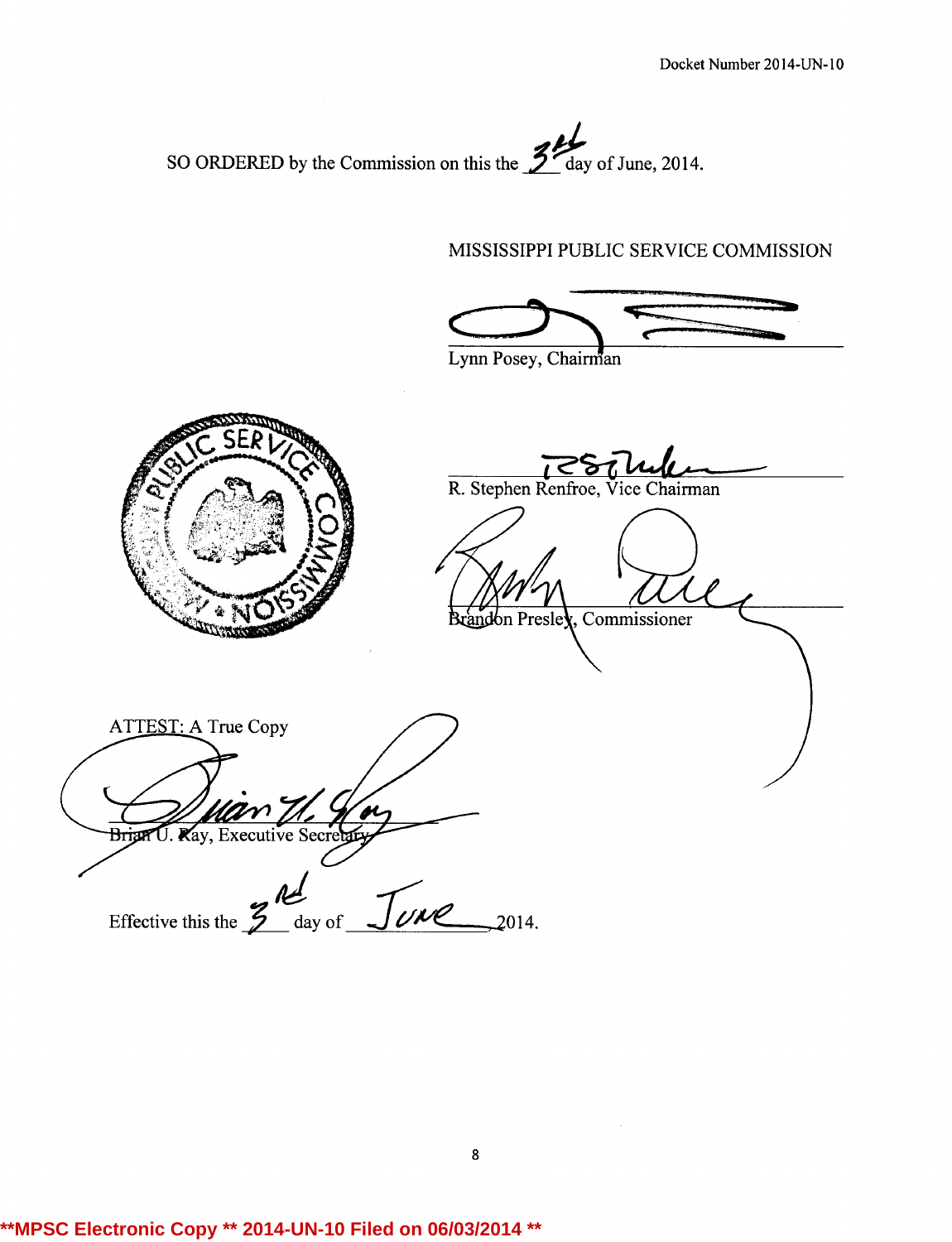## ENERGY EFFICIENCY COST RECOVERY (EECR) RIDER EXAMPLE

#### 1.1 PURPOSE

The purpose of the Energy Efficiency Cost Recovery (EECR) Rider is to establish the EECR Rate(s) by which the Company will recover its energy efficiency Quick Start Plan program costs approved by the Mississippi Public Service Commission ("Commission"), including (1) the incremental energy efficiency program costs ("Incremental Program Costs") and (2) lost contribution to fixed cost ("LCFC") (collectively, the "Recoverable Costs"), all as described in Rule 29, "Conservation and Energy Efficiency Programs," of the Commission's Rules and Regulations Governing Public Utility Service, and as approved by the Commission in Docket 2010-AD-2 on July 11, 2013. Recovery of Incremental Program Costs is limited to the incremental costs which represent the direct program costs that are not already included in the then current rates of the Company.

#### 1.2 ANNUAL RE-DETERMINATION

On or before August lst of 2014 and May lst of each subsequent year, re-determined EECR Rate(s) shall be filed by the Company with the Commission. The re-determined EECR Rate(s) shall be determined by application of the EECR Rate Formula set out in Attachment B. The re-determined EECR Rate(s) shall reflect (1) the projected Incremental Program Costs for the 12-month period commencing on January 1 of each year ("Filing Year"), (2) projected LCFC for the Filing Year, and (3) a true-up adjustment reflecting the over-recovery or under-recovery of the EECR Recoverable Costs for the 12-month period ended on December 31 of the prior calendar year ("Reporting Year"). The Company shall provide to the Mississippi Public Utilities Staff ("Staff") documentation supporting the data and calculations utilized in re-determining the EECR Rate(s) set out in each such annual submission. The EECR Rate(s) so re-determined shall be effective on and after the first billing cycle of September for the first year and August of the Filing Year for subsequent years or the first practicable billing cycle after Commission approval and shall then remain in effect for twelve (12) months ("EECR Cycle"), except as otherwise provided for below.

## 1.3 TRACKING AND MONITORING PROGRAM COSTS AND BENEFITS

The Company shall develop and implement appropriate accounting procedures, subject to the review of the Staff, which provide for separate tracking, accounting, and reporting of all program costs incurred by the Company. The procedures shall enable energy efficiency program costs to be readily identified and clearly separated from all other costs. The Company shall secure and retain all documents necessary to verify the validity of the program costs for which it is seeking recovery. Such documents shall include, but shall not be limited to, vouchers, journal entries, program participant's billing history (including usage and payment records), and the date the participant's project was completed.

The Company shall develop and implement appropriate accounting procedures, subject to the review of the Staff, which provide for separate tracking, accounting, and reporting of revenues collected through the EECR Rider. The procedures shall enable the EECR revenues to be readily identified and clearly separated from all other revenues. The Company shall secure and retain all documents necessary to verify the accuracy of the EECR revenues. Such documents shall include, but shall not be limited to, billing determinants, journal entries, and summary revenue reports.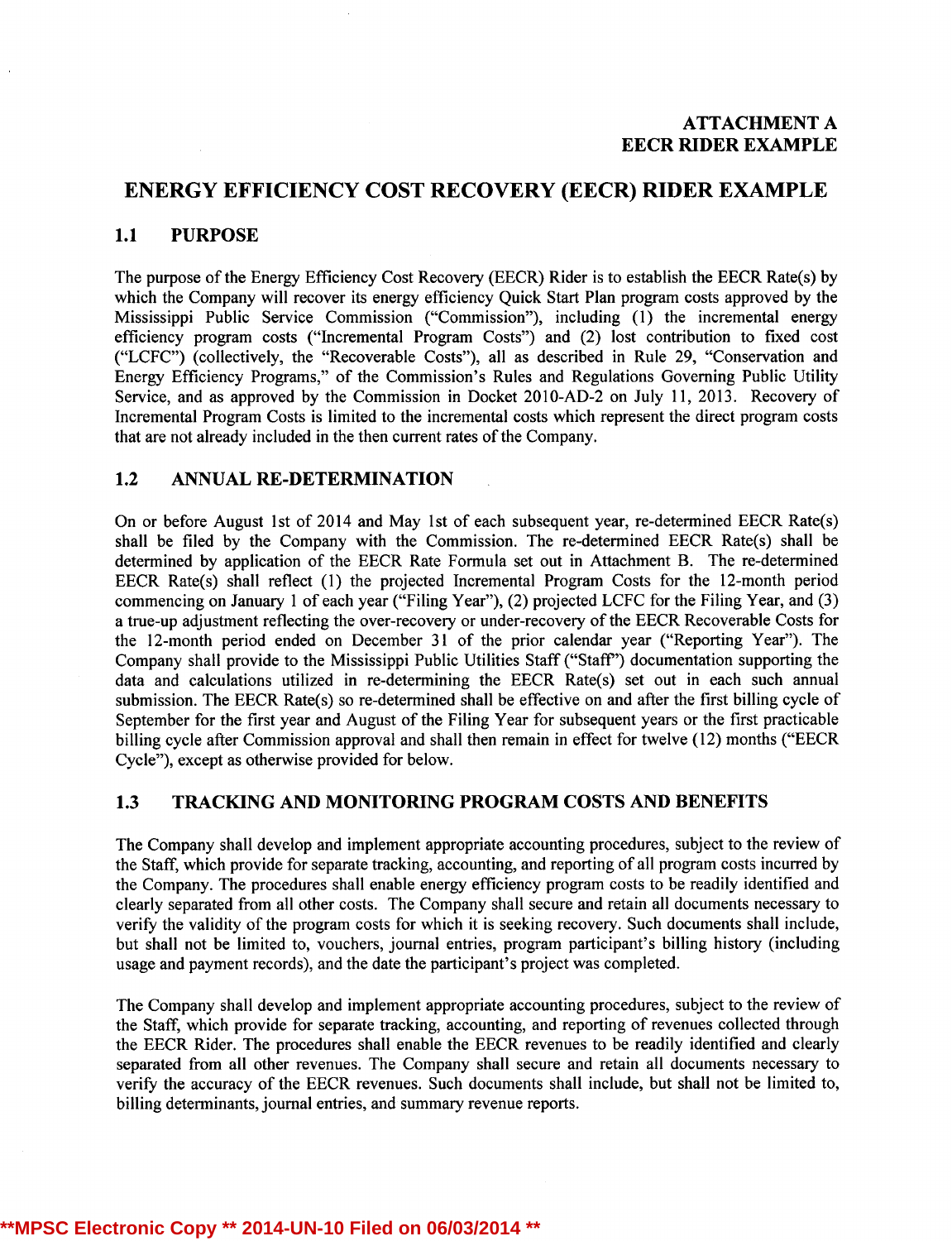For the purpose of assessing the benefits and effectiveness of the programs, the Company shall develop and implement appropriate procedures, subject to the review of the Staff, which provide for separate tracking of the benefits and the effectiveness of the programs. The data that shall be tracked shall include, but shall not be limited to, information that will enable the Commission to assess the effectiveness of the programs. The Company shall secure and retain all documents necessary to verify its assessments. Such documents shall include, but shall not be limited to, customer surveys, usage records, payment history, and customer income level, if available.

### 1.4 LCFC

LCFC calculations shall accurately reflect energy savings caused by utility energy efficiency programs, and thus not sales reductions due to weather, changes in population, or background increases or decreases in customers' self-funded energy efficiency efforts. The Company shall maintain and report adequate data to support accurate calculations of revenues lost. Such data collection shall ensure that LCFC is not collected for measures for which the measure life has expired between rate filings. The Company shall base LCFC applications and calculations on the best information available at the time of the applications. Recovery of the LCFC in this rider will necessitate an adjustment to the Company's formula rate plan to ensure that the LCFC revenue is not double-counted in the annual formula rate plan filing. LCFC shall be calculated according to Attachment C.

## 1.5 EFFECTIVE DATE AND TERM

This EECR Rider shall be effective on and after the first billing cycle of September 2014 or the first practicable billing cycle after Commission approval and shall continue in effect until modified or terminated by the Commission.

## 1.6 APPLICABLE RATE SCHEDULES

Residential: etc.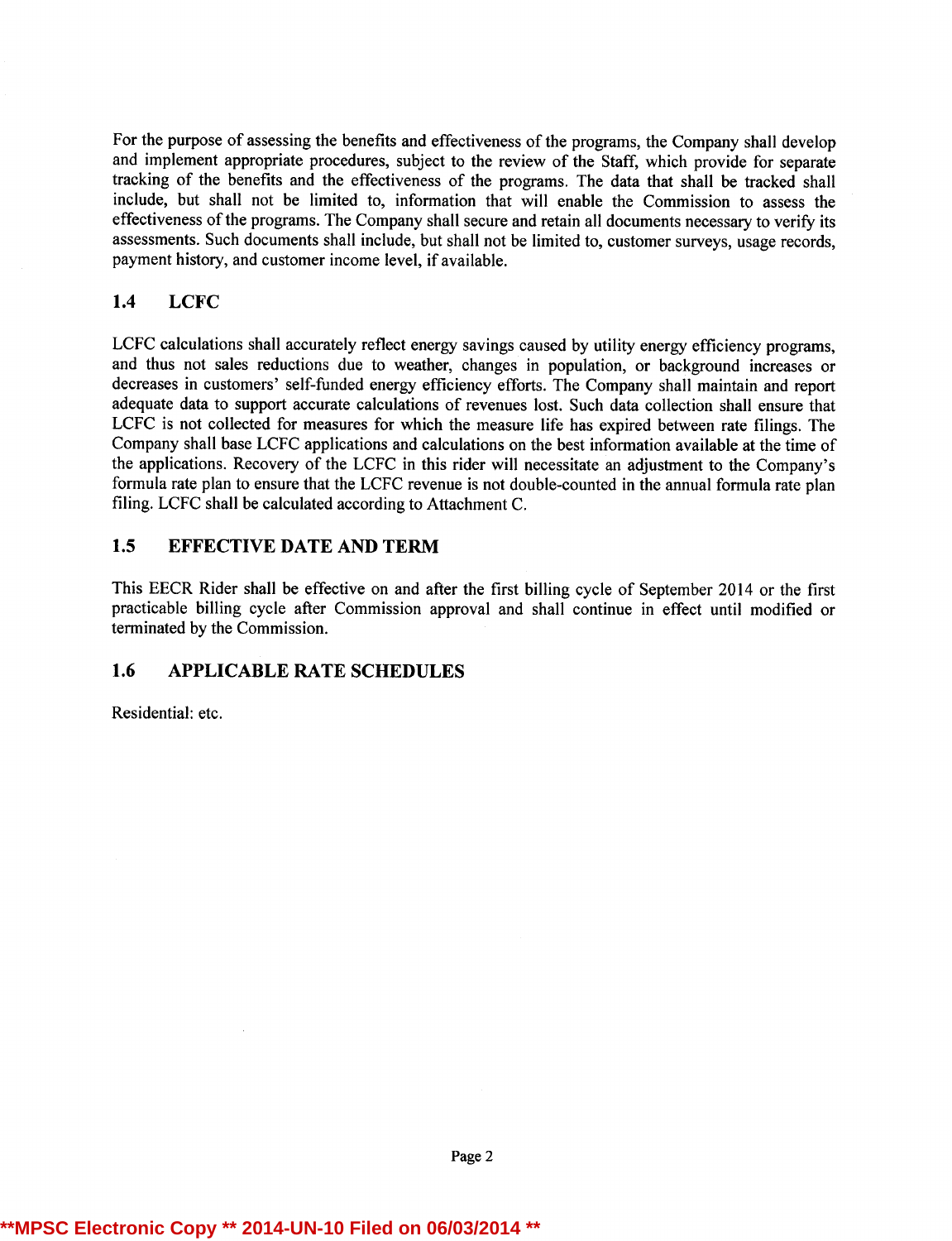#### ATTACHMENT B

#### ENERGY EFFICIENCY COST RECOVERY (EECR) FACTOR CALCULATION EXAMPLE

|                | Projected Energy Efficiency Program Costs (PEEC)  | S --                  |
|----------------|---------------------------------------------------|-----------------------|
| 2              | Projected Lost Contribution to Fixed Costs (LCFC) | $\$ -- (Attachment C) |
| 3              | Prior Period Over/Under Amount (TUA)*             | $S -$                 |
| $\overline{4}$ | Recoverable Costs (PCRC)** $(1 + 2 + 3)$          | \$ --                 |
| -5             | Billing Units (PES)***                            | XX                    |
| 6              | Rider EECR Rate (4/5)                             | $S -$                 |

\* The prior period true-upadjustment (TUA) shall not include carrying costs.

\*\* Projected Costs by Rate Class or "PCRC" includes the total of (1) the projected EECR Incremental Program Costs for the Filing Year (PEEC); (2) the projected LCFC for the Filing Year (LCFC); and (3) the prior period trueup adjustment (TUA).

\*\*\* Projected Energy Sales or "PES" includes the projected sales by rate class (Note 5)

- 1) The Company's workpapers shall provide the rationale for the particular billing units selected and for the assignment of the Recoverable Costs to the rate classes.
- 2) The Projected Energy Efficiency Cost Period is the twelve-month period commencing on January 1 of the Filing Year.
- 3) The Energy Efficiency Cost Period is the calendar year immediately preceding the Filing Year.
- 4) The Projected Energy Sales billed for each rate class (PES) for the Projected Energy Efficiency Cost Period
- 5) The LCFC portion ofthe TUA shall be included in the LCFC calculation shown in Attachment C.